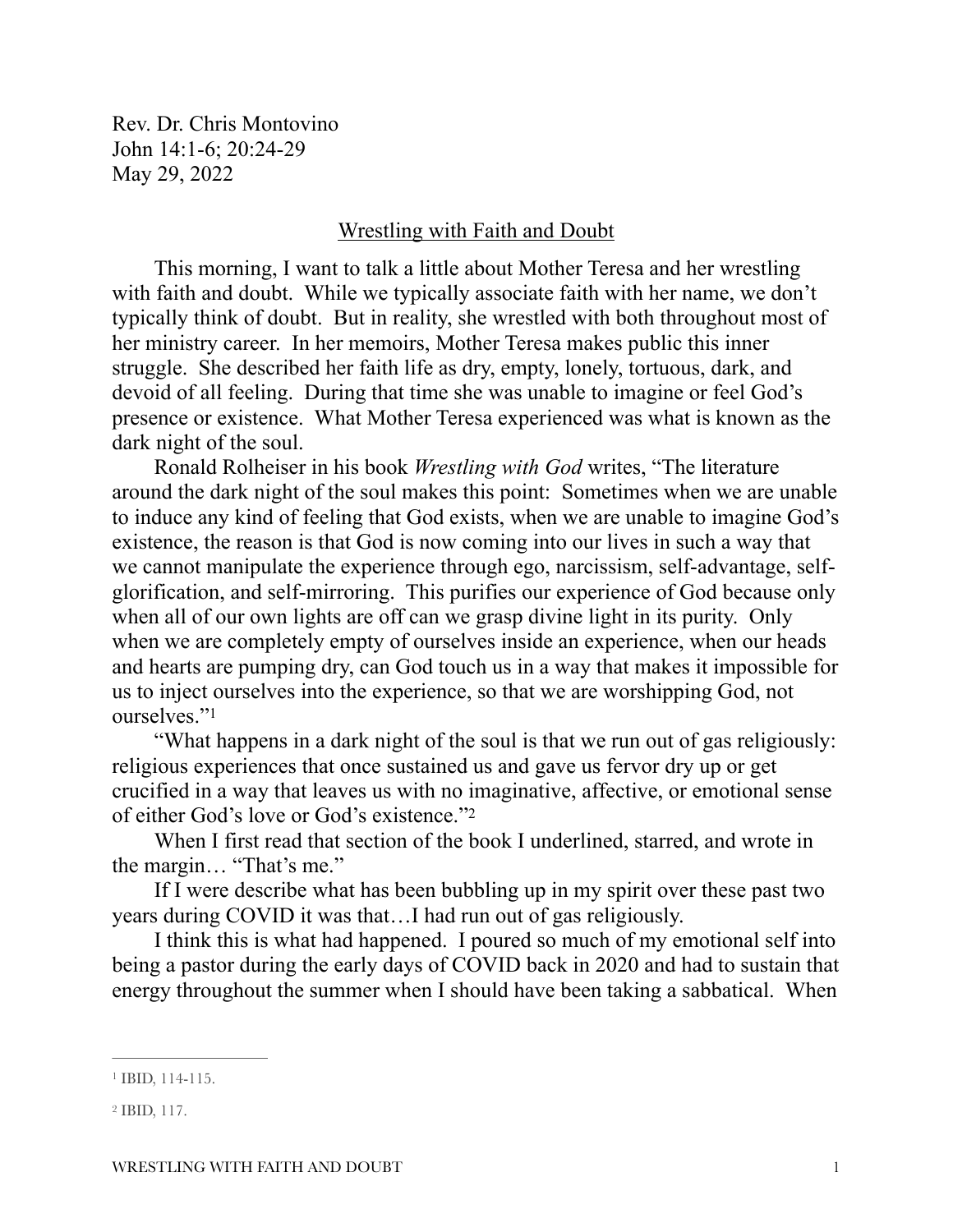those dreams died, I put on my big boy pants and muscled on…encouraging, preaching, telling people to hold on just a little longer.

Then September hit which was a month where I was utterly out of control. The sudden loss of two very dear friends. The smoke from wild fires. Remote worship and pastoring. Toxic politics and how it had bled into the church.

My faith wasn't working for me any longer. I began to wrestle with faith and doubt.

Much like Thomas, one of Jesus twelve Apostles in our scripture story today. We are told that following Jesus' resurrection, Thomas also wrestled with believing that Jesus had really risen from the dead. I think that's why I've come to really appreciate Thomas as much as I do. Of all of Jesus' disciples, though he often gets a bad rap, Thomas displayed the maturity to not shy away from his doubt but instead leaned into it and revealed his inner struggle before Jesus and the other disciples.

Join me as I read from the Gospel of John 14:1-6, and 20:24-29. The first story comes as Jesus shared his final words with his disciples during the Last Supper. The second comes from Thomas' encounter with Jesus after his resurrection. Let us listen for God's word to us today.

Jesus said, "Do not let your hearts be troubled. You believe in God; believe also in me. **2** My Father's house has many rooms; if that were not so, would I have told you that I am going there to prepare a place for you? **3** And if I go and prepare a place for you, I will come back and take you to be with me that you also may be where I am. **4** You know the way to the place where I am going."

Jesus the Way to the Father

**5** Thomas said to him, "Lord, we don't know where you are going, so how can we know the way?"

**6** Jesus answered, "I am the way and the truth and the life. No one comes to the Father except through me.

Then following Jesus' resurrection,

**24** Now Thomas (also known as Didymus), one of the Twelve, was not with the disciples when Jesus came. **25** So the other disciples told him, "We have seen the Lord!"

But he said to them, "Unless I see the nail marks in his hands and put my finger where the nails were, and put my hand into his side, I will not believe."

**26** A week later his disciples were in the house again, and Thomas was with them. Though the doors were locked, Jesus came and stood among them and said,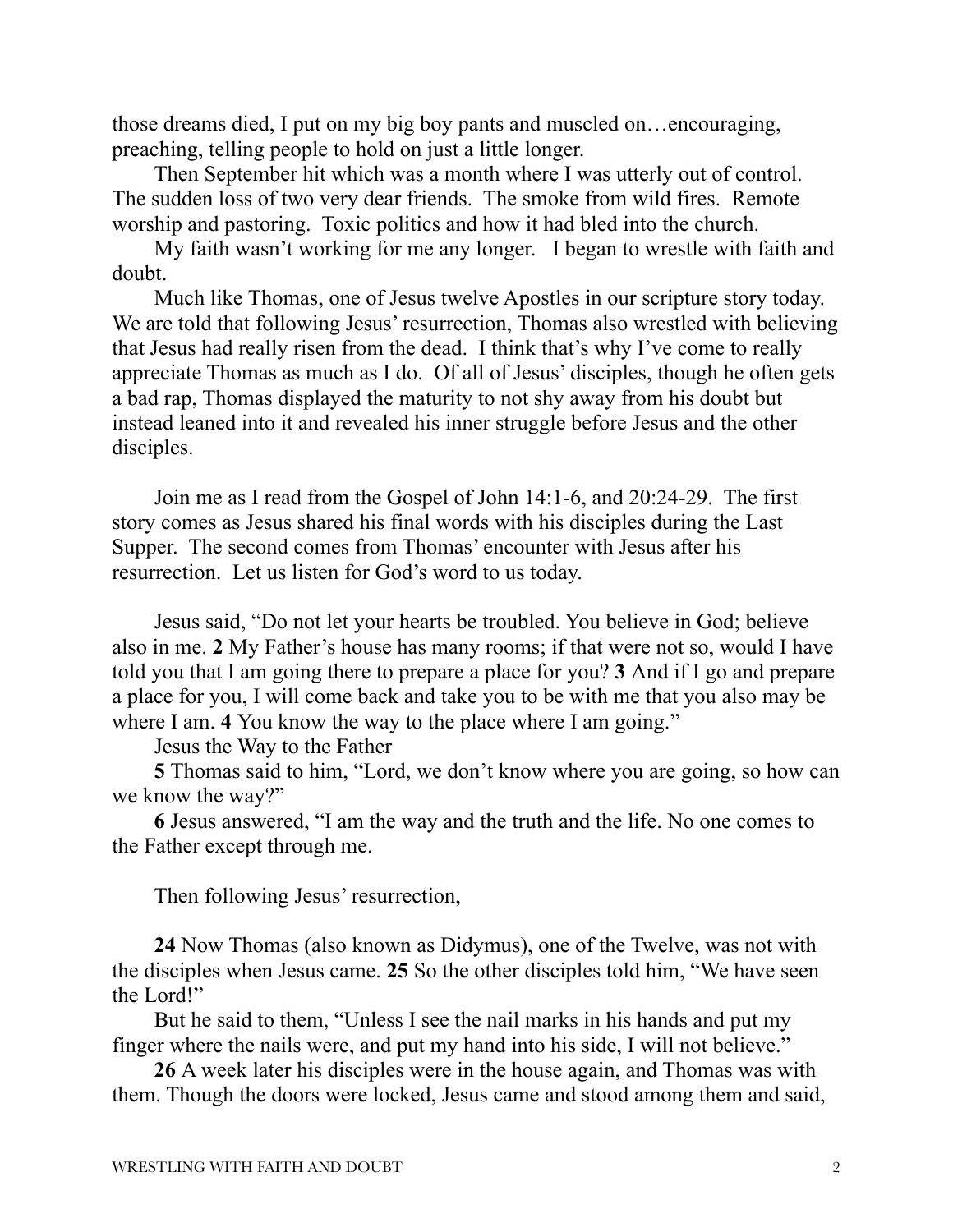"Peace be with you!" **27** Then he said to Thomas, "Put your finger here; see my hands. Reach out your hand and put it into my side. Stop doubting and believe."

**28** Thomas said to him, "My Lord and my God!"

**29** Then Jesus told him, "Because you have seen me, you have believed; blessed are those who have not seen and yet have believed."

Let us pray. Prayer of Illumination.

So who was this guy named Thomas, or Doubting Thomas as we have come to know him? Well he was one of Jesus' twelve apostles who Jesus hand picked to follow him through out his ministry. Apparently he was a twin as John also refers to him as Didymus which in Greek means "twin" though we don't know who his twin was.

Thomas is the Patron Saint of the Blind or those who can't see. Interesting correlation between doubt and sight.

According to 3rd century Church historian Eusebius, Thomas was sent to India and its surrounding countries to bring the Gospel there and to build Christ's church. The Roman Catholic Church even has The Gospel According to Thomas written around 180-230 AD and is included in the apocrypha Bible thought it's not widely consider reliable enough to be included in the regular cannon of scripture.

Scripture has very little recorded about him. What we do know is that Thomas was listed as one of the two apostles in Matthew who Jesus gave authority to drive out evil spirits and to heal every disease and sickness.[3](#page-2-0)

In Mark he was wanted and called by Jesus to follow him who sent them out to preach[. 4](#page-2-1)

<span id="page-2-6"></span><span id="page-2-5"></span><span id="page-2-4"></span>In Luke he was designated an apostle.<sup>[5](#page-2-2)</sup>

In John we just heard about his grand appearance as the one who wrestled with faith and doubt.

And in Acts when Matthias was chosen to replace Judas as an apostle after Jesus' ascension into heaven, Thomas was with the other disciples constantly in prayer, locked away in an upper room, fearful of what had happened to Jesus could possibly happen to them. [6](#page-2-3)

<span id="page-2-7"></span>So that's what we know about him in scripture. But you gotta love Thomas. He blurts out what we are all wrestling with internally but are afraid to say.

<span id="page-2-0"></span>[<sup>3</sup>](#page-2-4) Matthew 10:3

<span id="page-2-1"></span>[<sup>4</sup>](#page-2-5) Mark 3:18

<span id="page-2-2"></span>[<sup>5</sup>](#page-2-6) Luke 6:14-16

<span id="page-2-3"></span>[<sup>6</sup>](#page-2-7) Acts 1:12-26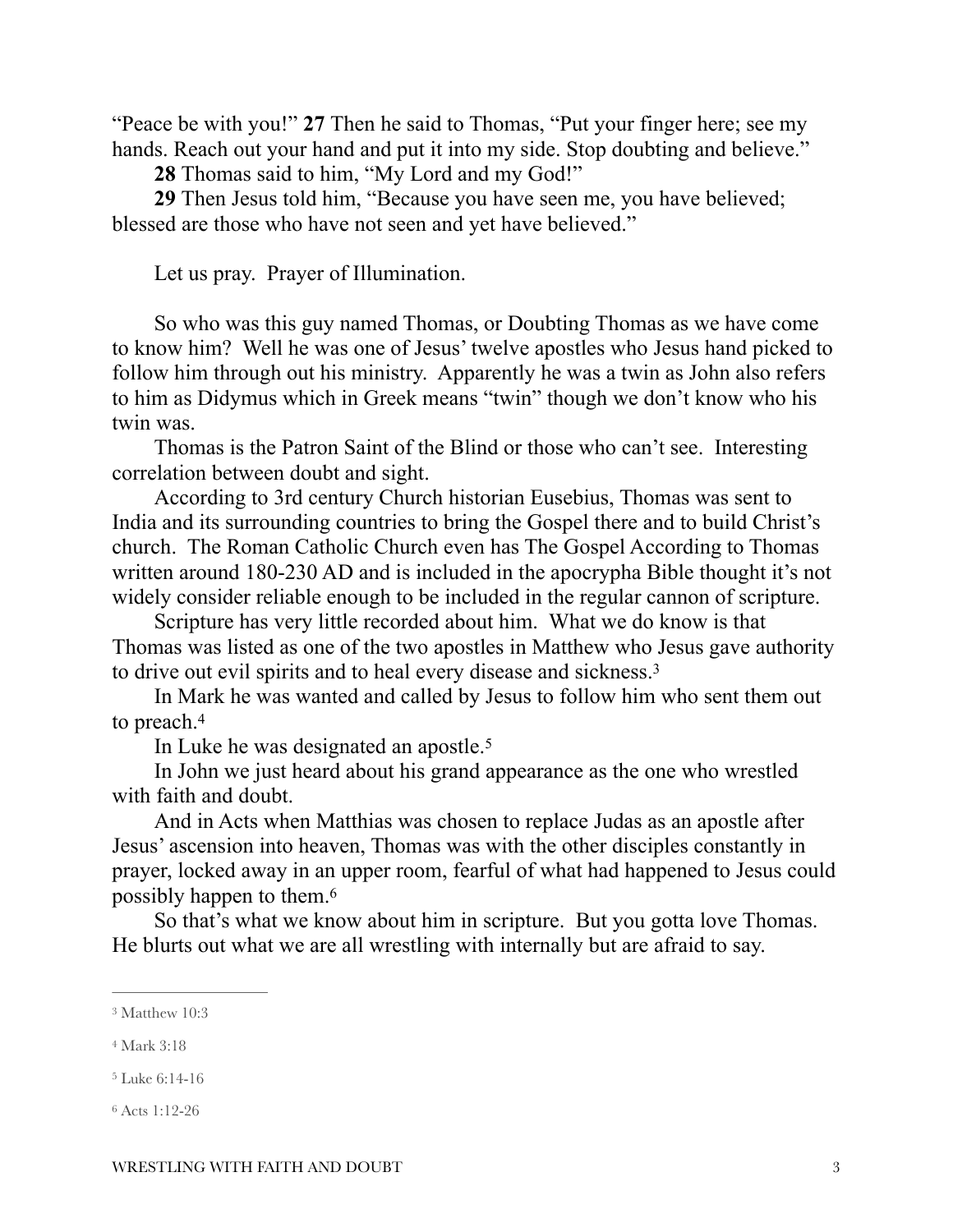"Lord we don't know where you are going, so how can we know the way?"

"Unless I see and touch Jesus for myself…[have concrete evidence of his resurrection]…I will not believe."

When I think of Thomas, there are several qualities that I think that are inspiring.

First, Thomas was courageous. He stood by Jesus in his darkest hour and he was not afraid to question the status quo. Certainly many faithful people through out the ages have likewise wrestled with whether or not something was true to believe.

Second, Thomas was a loyal follower. When Jesus spoke about returning to Jerusalem upon Lazarus' death, Thomas knew that danger lurked in the Holy City. So Thomas boldly declared, "Let us go that we may die with him."

Third, Thomas was an inquisitive student. He was not afraid to sit at Jesus' feet and ask questions. Even hard questions that no one else would ask.

Fourth, Thomas was a devout missionary. As I mentioned earlier, legend has it that Thomas left and went to India where he spread the gospel to the Indian continent.

And finally, Thomas was a confessor. He was the first to declare among the disciples his profession of faith in the resurrected Jesus when he said, "My Lord and my God."

<span id="page-3-1"></span>Next notice how Jesus responded to Thomas…

Jesus was patient as Thomas wrestled with faith and doubt. He trusted the Holy Spirit as it worked within Thomas to bring him to faith. Jesus didn't shame him. Jesus didn't rush him. No! He provided just what Thomas needed which was the truth and then space to process it in his own way.

Ronald Rolheiser paints three examples of what he calls the cloud of unknowing as it applies to faith and doubt.<sup>[7](#page-3-0)</sup>

The first is a baby growing in its mother's womb. It is completely enveloped by the mother, breathing and floating around in her amniotic fluids, being nurtured from her body and comforted by the sound of her voice and heart beat as they resonate through her body. The baby cannot see its mother until it is born. But it clearly knows its mother, though it cannot see her. In the same way, the Apostle Paul stated that we live and move, and breathe, and have our being in God. In a sense, we are growing in God's womb. We can know God, but we cannot see God until we die at which point we will see Jesus face to face.

The second is staring at the sun. The more one stares at the sun, the less clear the sun becomes. It's only when we step away from the sun, or look at it indirectly through dimmed glasses, that we can actually see what is going on with the sun.

<span id="page-3-0"></span>Ronald Rolheiser, *Wrestling with God, Finding Hope and Meaning in our Daily Struggles to Be Human* (Image: New York, [7](#page-3-1) 2018), 100-102.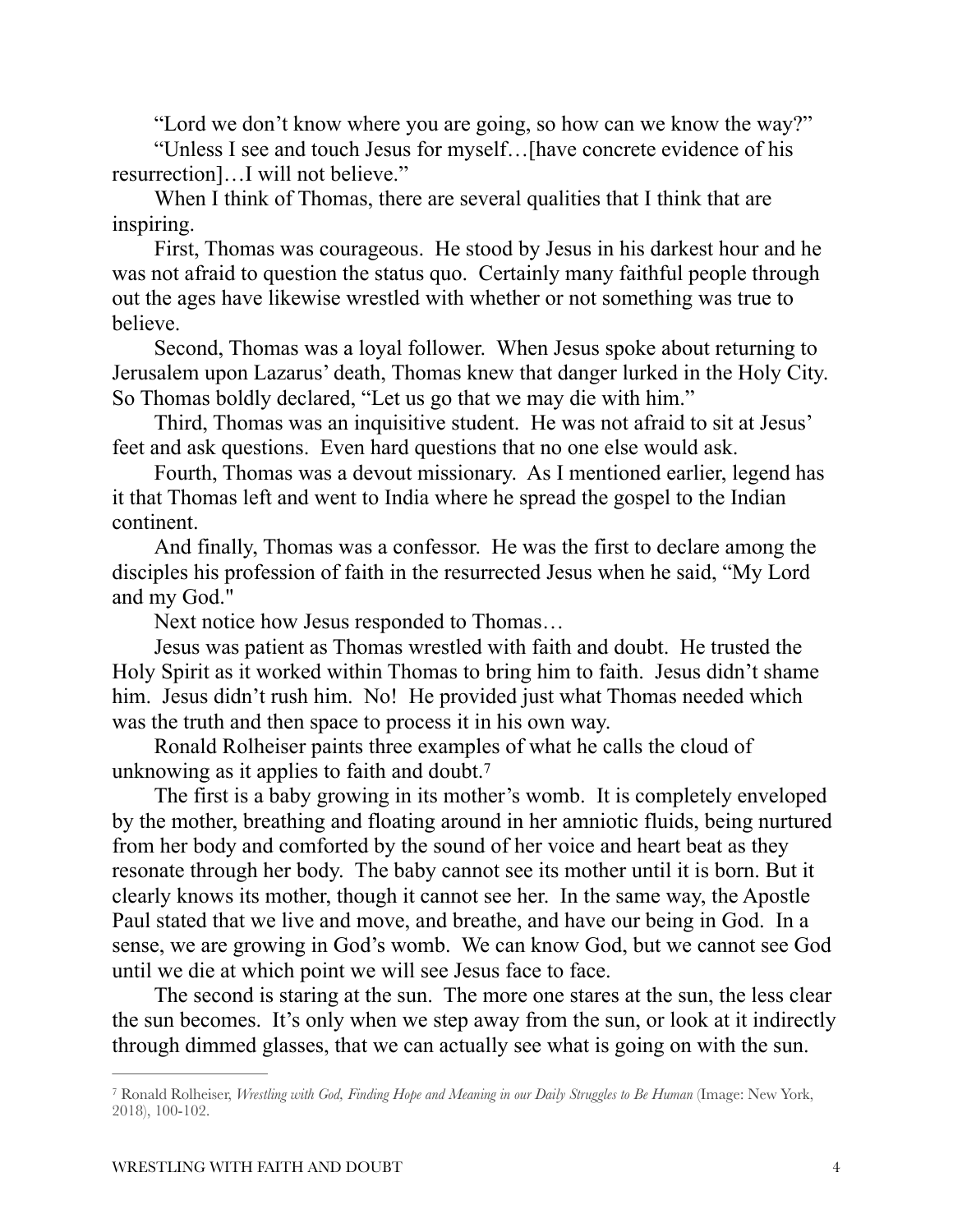Think of a solar eclipse. It's too dangerous to look at it directly without a special device.

Do this little experiment with me. Place you hand out in front of you at about an arms length. Now slowly bring it closer and closer to your face until it is right in front of your eyes. What happens to the clarity of your hand the closer you get to it? It becomes more blurry, unrecognizable. I know it's my hand, but I just can't see it as clearly as I could at a distance.

The third is the intimacy that we share with a friend or a spouse. Who has been married the longest in the room? Let's check. Raise your hand if you've been married 50, 60, or 70 years. Would you say that you know everything about your spouse? I hope not. The closer we become, the longer we are in relationship with one another, the more we realize there is to discover about our spouse or friend.

The same is true with our journey with God. The closer we come to God, the less clear God may become. I sure know that the more I learn about God and come to know God more intimately, the less I feel like to know God…because there is just so much to be known.

The ancient mystic "St. John of the Cross submits that the deeper we journey into intimacy [with God], the more we will begin to understand by not understanding than by understanding. Our relationship with God works in the same way. Initially when our intimacy is not so deep, we feel that we understand things and we have firm feelings and ideas about God. But the deeper we journey, the more those feelings and ideas will begin to feel false and empty because our growing intimacy is opening us to the fuller mystery of God. Paradoxically, this feels like God is disappearing and becoming nonexistent."[8](#page-4-0)

<span id="page-4-2"></span>"But that's precisely the beginning of real faith. In that darkness, when we have nothing left, when we feel there is no God, God can begin to flow into us in a pure way.["9](#page-4-1)

<span id="page-4-3"></span>I think this is important to understand because it is how young people figure out their faith. They grow up learning about God and how having faith in way God works in the world. As they mature, they begin to realize that maybe things don't operate in the same way they may have been taught. So they need to figure their faith out for themselves. While it can feel like they are losing their childhood faith, what they are actually doing is developing an adult faith.

Now this can be hard for us as parents when it seems like our kids reject the faith in which they were raised. Anyone who has raised an adolescent knows that sometimes kids need to figure things out for themselves. In my experience

<span id="page-4-0"></span><sup>&</sup>lt;sup>[8](#page-4-2)</sup> IBID, 102.

<span id="page-4-1"></span><sup>&</sup>lt;sup>[9](#page-4-3)</sup> IBID, 118.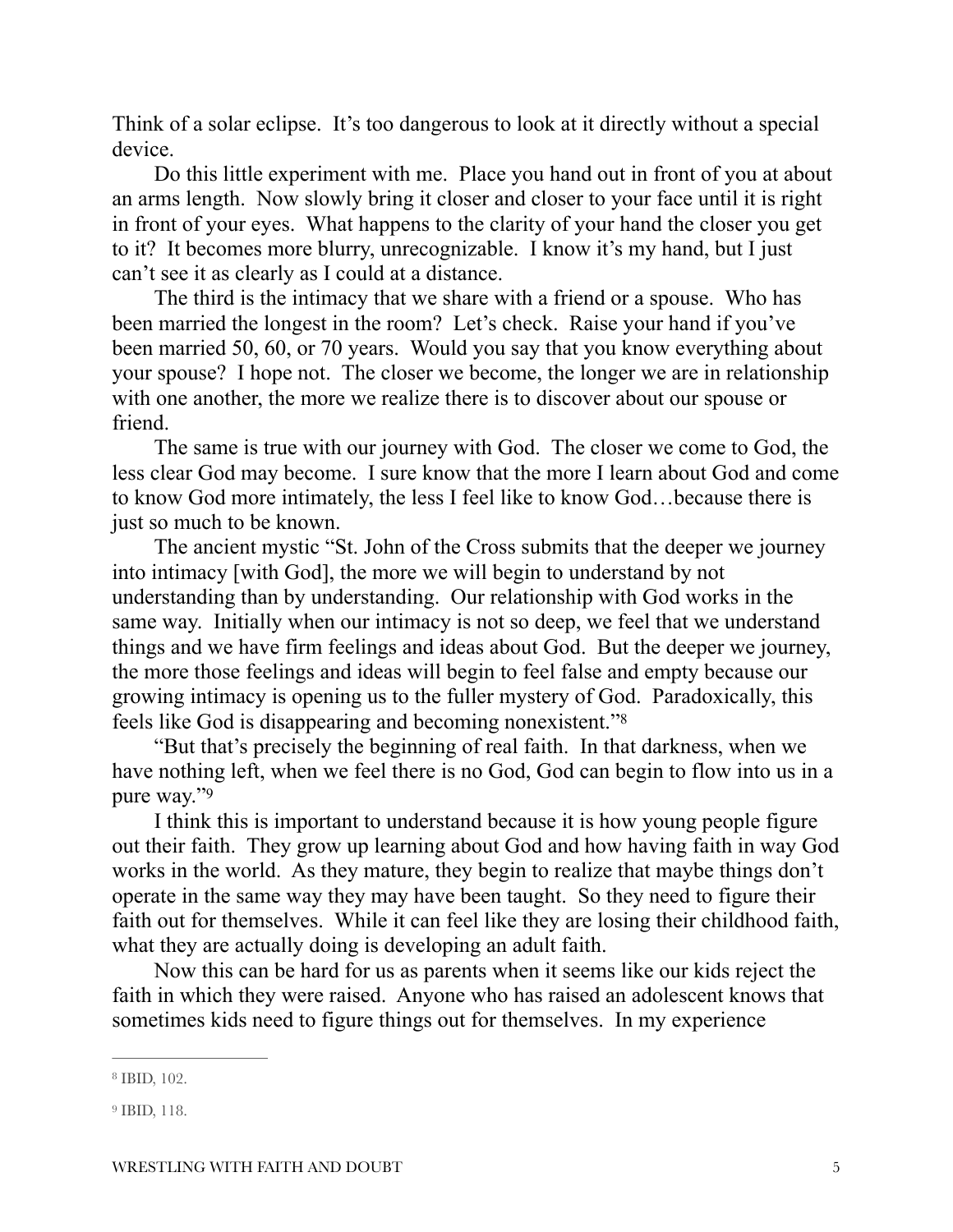working with adolescents, I've found that one way they may do this is by negating everything they have brought up to believe and begin a process of relearning what they choose to believe themselves. Eventually they may arrive back the same point where they began. Or they may not. So some confuse this new season of unknowing as losing faith. When in reality, it is a maturing of faith.

I can't tell you how comforting this was for me as I wrestled with questions of faith during the pandemic. Was God good? Was God in control? Why wasn't God doing something about all this? All of a sudden church wasn't functioning in the way I had experienced and it really threw me for a loop. So I wondered, "Was I losing my faith in God?"

Now I still prayed and sensed that God was all around me. Like a baby in my mother's womb, I felt like I was floating in the divine amniotic fluid. I could still sense God's presence, but I couldn't see God. As I processed this with my spiritual director, he surmised that I was entering into that "dark night of the soul." A testing, a maturing, a stripping away, a letting go of the spiritual practices and beliefs that once helped me feel the presence of God.

Like Elijah I desired a noticeable sign from God like a tornado, an earthquake, or a great fire to prove that God was still there. But Elijah's story tells us that God's ways are more hidden than overt. God came to him in gentle whisper…and Elijah heard it. [10](#page-5-0)

<span id="page-5-2"></span>Rolheiser said that we misunderstand God and try to ground our faith in something that is loud and dynamic, not something that is hidden and obscure. "God, it seems, works in ways that are quiet and hidden from our eyes. The God that Jesus incarnates is neither dramatic nor splashy.["11](#page-5-1)

God is more like that still small voice, a nudge of the Holy Spirit, a gentle whisper, a faith the size of a mustard seed, a tiny bit of yeast that can make an entire batch of dough to rise.

<span id="page-5-3"></span>We may ask, "Did Jesus ever wrestle with faith and doubt?"

You bet! Take his words in the Garden of Gethsemene on the night he was betrayed. "Father if there is anyway that this cup can pass me by…" and then again on the cross as he died, "My God, my God why have you forsaken me!" Even Jesus questioned God's plan for salvation and God's presence as he needed him most. We can take comfort in that.

So my friends should we do when we or those we love wrestle with faith and doubt?

Firstly, don't panic. You're not losing your faith. Nothing's wrong with you. God or your image of God is what is wrong with you. It very well could be that

<span id="page-5-0"></span>[<sup>10</sup>](#page-5-2) 1 Kings 19:11-13

<span id="page-5-1"></span><sup>&</sup>lt;sup>[11](#page-5-3)</sup> Rolheiser, *Wrestling with God*, 104.